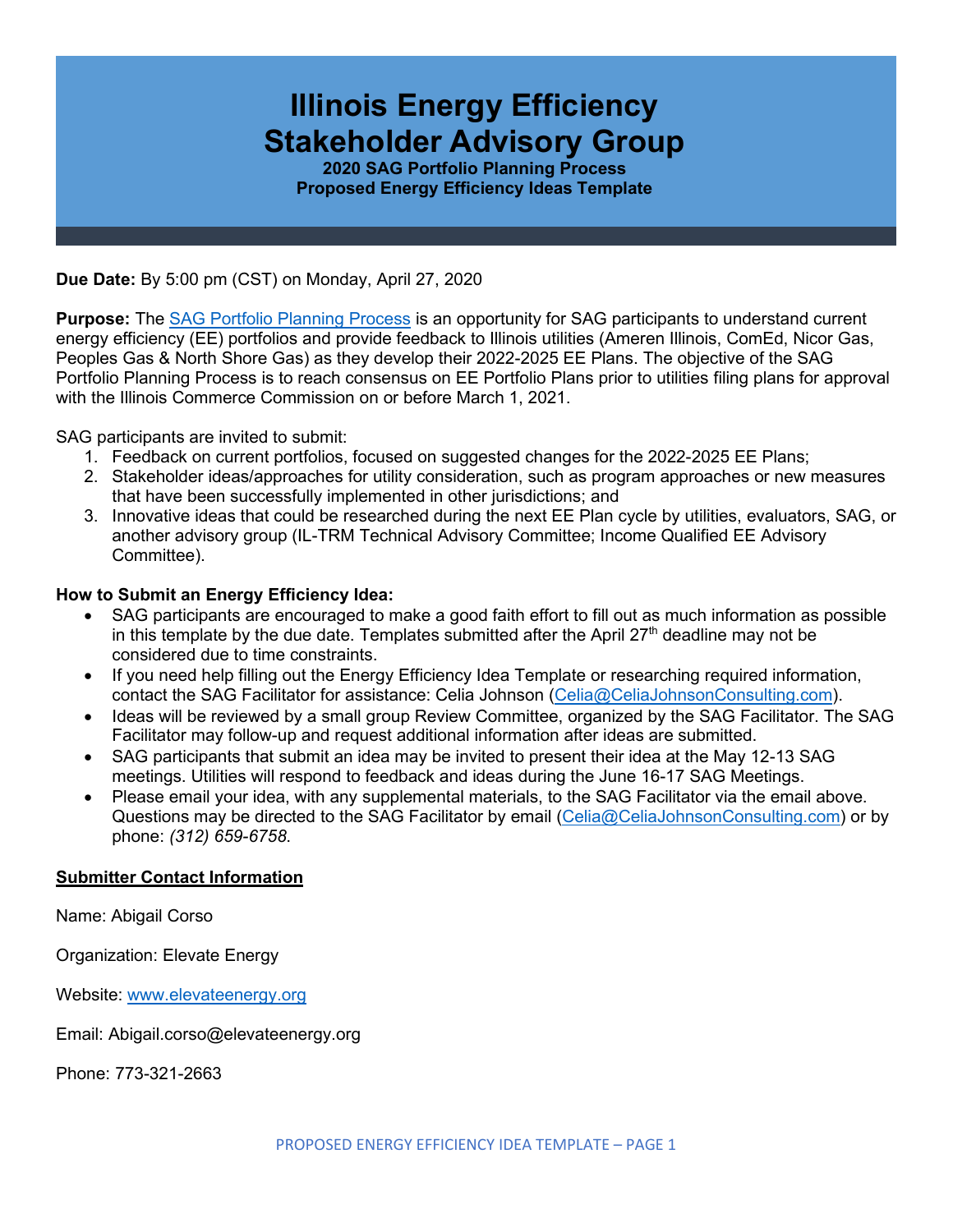# **Energy Efficiency Idea Questions**

Please check the boxes below to identify 1) the type of idea; 2) which Illinois utility or utilities will be impacted by the idea; and 3) which EE sector the idea impacts.

| Chec<br>-k | Type of Energy Efficiency Idea  |
|------------|---------------------------------|
| ⊠          | New Measure or New Program Idea |
|            | Proposed Program Approach       |
|            | Innovative Idea                 |

| Chec<br><b>k</b> | Illinois Utility Impacted by Energy Efficiency Idea |
|------------------|-----------------------------------------------------|
|                  | Ameren Illinois                                     |
|                  | ComEd                                               |
|                  | Nicor Gas                                           |
|                  | Peoples Gas & North Shore Gas                       |
| ⊠                | All Illinois Utilities                              |

| <b>Check</b> | Energy Efficiency Sector Targeted by Energy Efficiency Idea                  |
|--------------|------------------------------------------------------------------------------|
|              | Residential Customers – Single Family (non-income qualified/income eligible) |
| ⊠            | Residential Customers – Multifamily (non-income qualified/income eligible)   |
|              | Residential Customers – Single Family Income Qualified/Income Eligible       |
| ⊠            | Residential Customers – Multifamily Income Qualified/Income Eligible         |
|              | Small Business Customers (commercial & industrial sector)                    |
|              | Medium/Large Business Customers (commercial & industrial sector)             |
| ⊠            | Other (research & development, emerging technologies, market transformation) |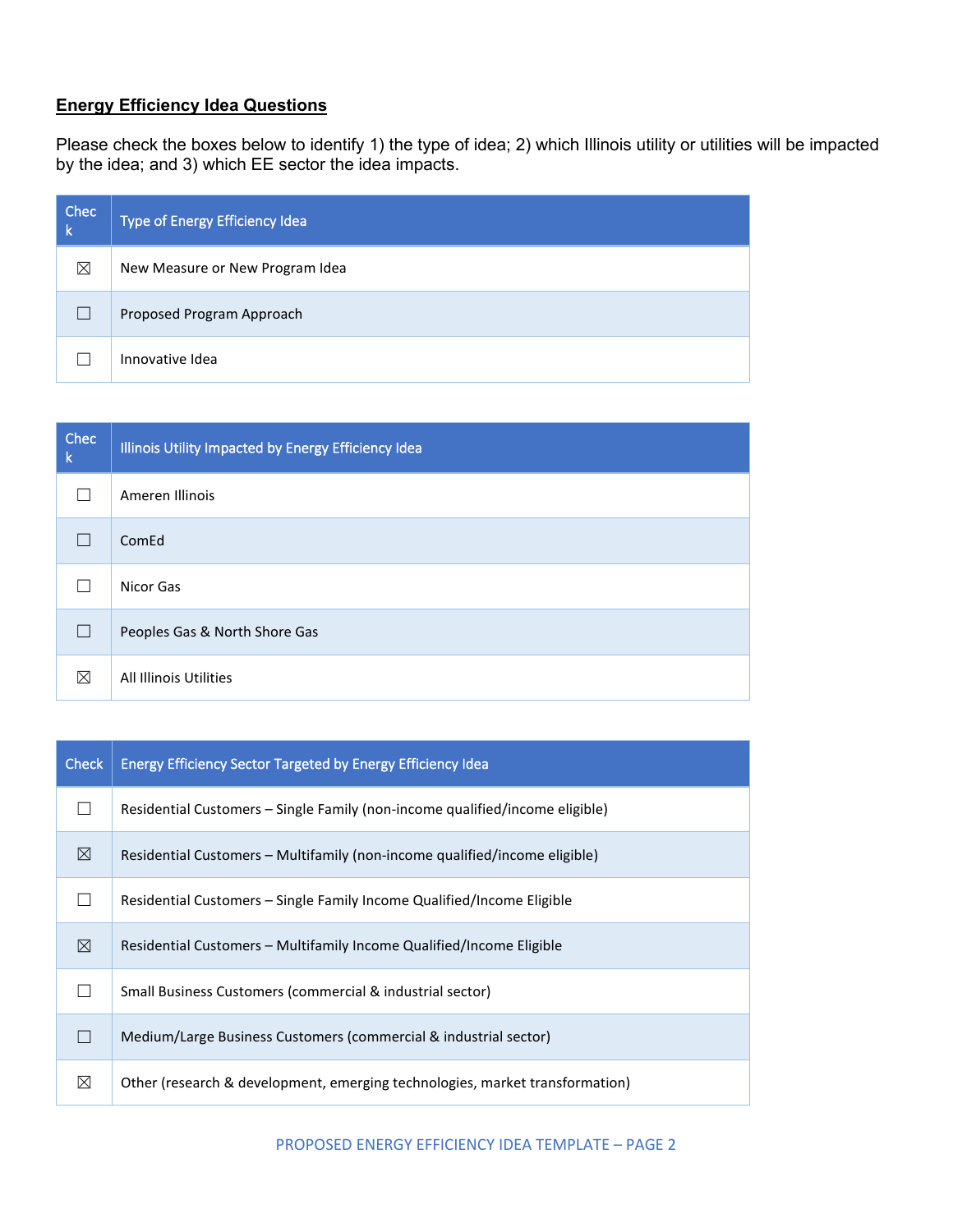#### **Additional Questions**

1. **Description of Idea:** Describe the proposed idea, including the purpose of the suggested idea and rationale. Describe whether this is an idea that could be implemented in an existing EE program, or whether the idea involves establishing a new measure or program. Please indicate whether additional research may be required before implementation.

*Questions to consider: What issue will this proposed change resolve? Will the proposed change increase participation and result in increased energy savings? Will this reduce costs? Will this increase customer satisfaction? Will this help achieve statutory goals? Will this help increase program penetration?* 

Elevate Energy and their partner, New Ecology (based in Boston, MA) are interested in deploying technology developed by New Ecology that provides remote monitoring and optimization services for central hydronic heating and domestic hot water systems. The technology behind the service has been continuously improved over the past six years and has been installed in over 150 buildings in the last three. We believe that widescale deployment of boiler monitoring and optimization has the potential to rapidly and significantly save owners money through gas savings and avoided maintenance, and will help Illinois reduce greenhouse gas pollution.

Even as climate policy is driving us towards increased electrification of buildings, pursuit of gas savings is vitally important during this time of transition. There are few measures that result in significant natural gas savings other than equipment replacement, which is expensive. Even this strategy does not ensure energy savings persistence.

To ensure a utility program's investment in new equipment, or to bring gas savings to buildings that don't qualify for equipment replacement, system data must be collected continuously. This enables settings to be, and remain, optimized and provides operational insight/support in real time. This capability does not currently exist in the vast majority of existing buildings. Therefore, we propose a new program measure, monitoring based commissioning of central hydronic heating and hot water systems.

We are focusing on these systems because they are ubiquitous in our states and regions, and our project work has led us to understand there are widespread performance issues. Every central heating and hot water system is unique - they are custom designed, plumbed, and installed by teams with a range of technical capability – but they are being treated with a common set of outdated rules of thumb. In addition, most small and medium-sized buildings do not have a system that dynamically controls system operation, and if they do, it may not be well understood. System faults, if available, must be read manually from inside the boiler room. Very often faults are 'reset' or addressed in a manner that does not solve the underlying condition which caused it.

To empower owners to operate buildings better, they need actionable intelligence supplied by *system* data collected continuously. Data from individual pieces of equipment or devices misses the mark. To address this, our approach is centered around bringing data from the entire system, and its components, into a central platform for comprehensive analysis and problem-solving. We provide owners timely answers and recommendations, not just data.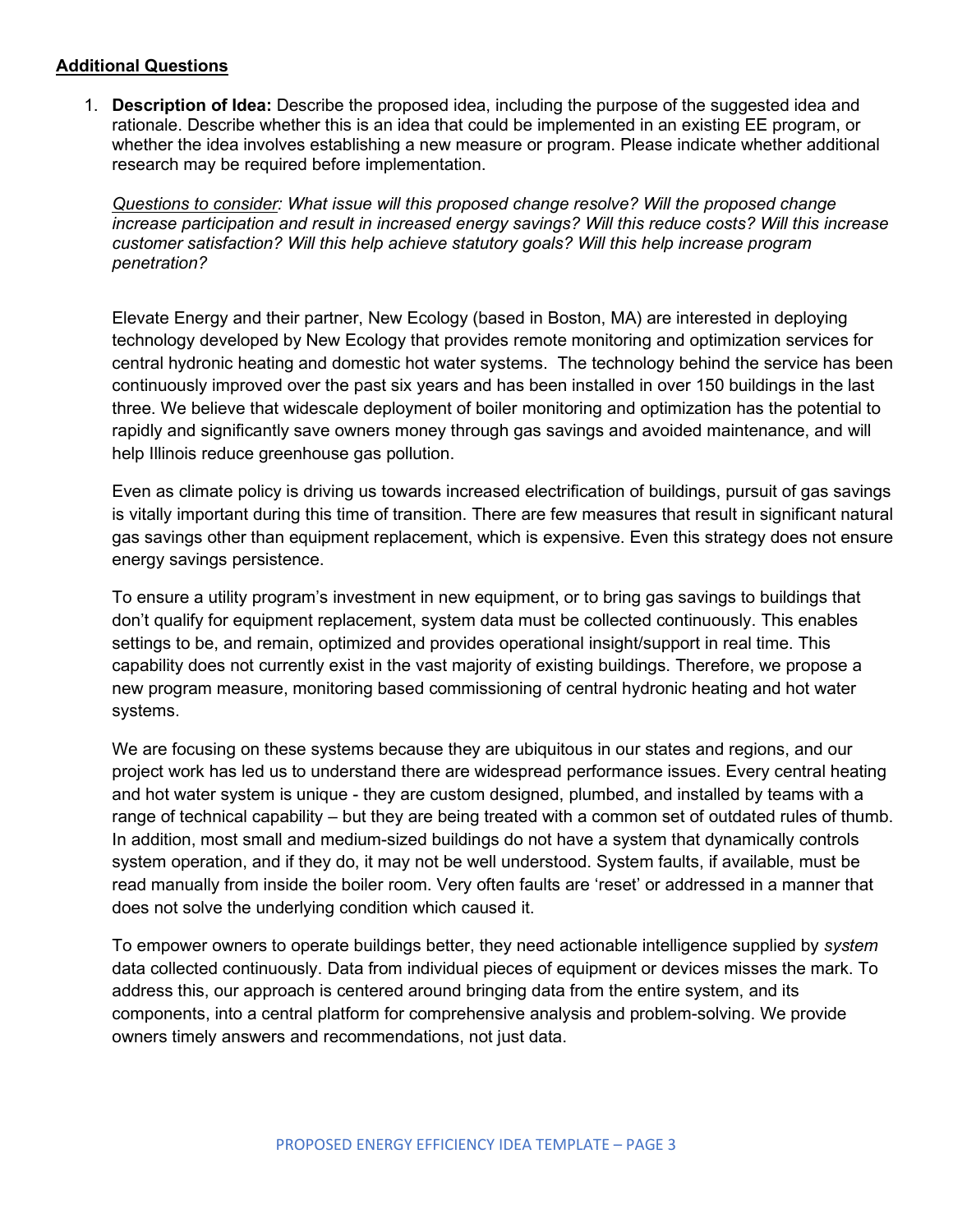The Remote Monitoring and Optimization (ReMO) approach takes advantage of existing on-board equipment communications and adds temperature or binary sensors to capture additional critical data points. We connect to BAS communication ports using protocols, such as MODBUS and BACnet, to read sensory data that is fed back to equipment controllers. These connections allow remote monitoring of alarm and status codes to provide real time alerts with interpretations of conditions causing faults.

Data points are recorded on a local controller at each site that is connected to a central cloud- hosted database. This is the backend visualization and data analysis platform. Along with the existing rules engine for providing alerts, we are developing machine learning algorithms to automate much of the data analysis and provide optimized settings parameters for all of the monitored equipment.

The offering for buildings owners includes a site assessment to assess building configuration, installation of ReMO equipment, optimization of the system, and remote monitoring and analysis to ensure the system continues to operate efficiently. Currently, the systems are installed for as little as \$7,500 which includes three years of monitoring.

ReMO can be deployed with energy efficiency programs. The technology has already shown an average energy savings of 9%. Deployment in a smaller subset of buildings in Chicago have shown similar results. We have received positive feedback from building owners with ReMO systems because of the improvement in their ability to manage and resulting savings from reduced energy consumption and avoided service calls.

2. **Implementation:** How will this idea be delivered to the target market? Describe marketing strategies used to reach the target market and minimize market confusion.

Elevate Energy will deploy the technology in buildings located in the specific utility service territory. As an administrator for the income eligible programs in Northern Illinois for over a decade, Elevate knows and understands the needs of these building owners. Elevate Energy has a 20-year track record of working with owner of multifamily housing in the Chicago market. We plan to use a network marketing approach, guided by the Elevate team, to market to groups of owners that have participated in utility sponsored energy efficiency programs. We will also work with financing entities who monitor the operating expenses of subsidized housing, and with our extended network of owners of multifamily affordable housing. Elevate and New Ecology have already placed the technology in 11 buildings located in Chicago and are seeing positive results. Additionally, Elevate and New Ecology are working with the Exelon Foundation that has provided a grant for marketing and outreach to test deployment in Chicago, Philadelphia and Wilmington.

The market for monitoring is small, but complicated and for multifamily buildings has not developed rapidly because the energy saved in each building is relatively modest and the costs to do so with commercially available products can be significant. Yet, because there are many thousands of buildings, the overall potential is large. As mission-based organizations with vast experience in improving the performance of multifamily buildings and a strong technical team, New Ecology and Elevate Energy are uniquely positioned to address this underserved market.

3. **Background:** Describe where the idea originated from, including whether this idea has been successfully implemented in other jurisdictions. Provide specific background information that will help utilities and SAG participants understand the proposed idea.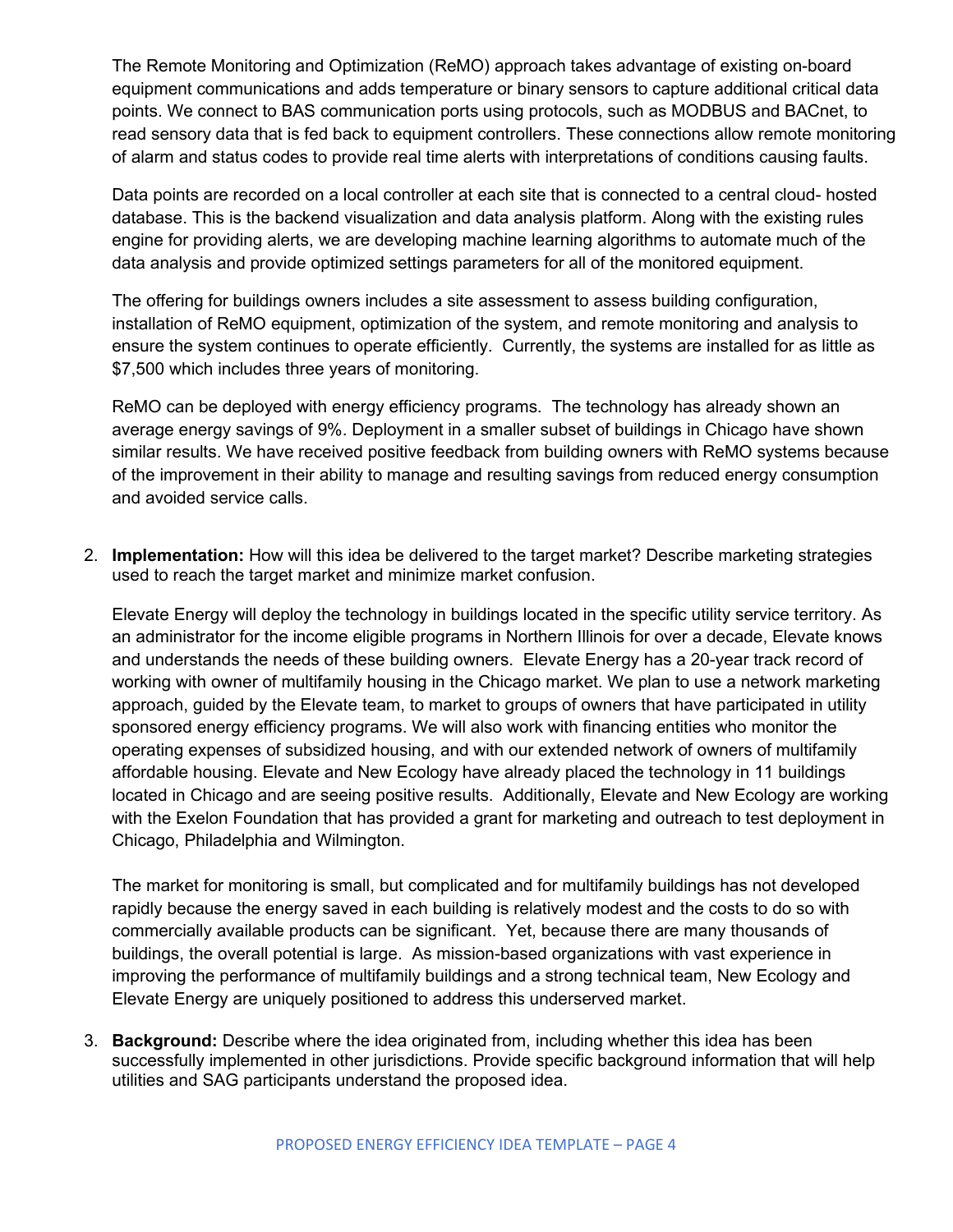*Questions to consider: In what jurisdiction has this idea been successfully implemented? Do you have information on eligible customers, participation achieved, and/or savings achieved? Do you have access to reports describing the successful idea / program approach?* 

As stated previously, the technology behind the service has been continuously improved over the past six years. It grew out of New Ecology's desire to understand why some equipment replacement projects were not delivering savings as expected. In a single building, New Ecology installed sensors and collected data to help identify and rectify the issue, increasing the savings from 6% to 26%. This was the beginning of more investigations in more buildings, and both the hardware and software components began to evolve. In August of 2016, the Massachusetts Clean Energy Center provided grant funding for a 100-building pilot, followed shortly by National Grid funding a 10-building pilot in Rhode Island.

It has been installed in over 150 buildings in Massachusetts, Rhode Island, Connecticut, Maryland and Illinois over the last three years.

Following is a list of ReMO programs that have been utility-funded or program funded and implemented.

| <b>Utility/Funder</b><br>(State)                           | Program<br><b>Name</b>                   | <b>Description</b>                                                                                    | <b>Budget</b>                                                           | <b>Units</b>                                                    |
|------------------------------------------------------------|------------------------------------------|-------------------------------------------------------------------------------------------------------|-------------------------------------------------------------------------|-----------------------------------------------------------------|
| <b>NYSERDA</b>                                             | RTEM - Real<br>Time Energy<br>Management | On-going program- certified<br>vendor                                                                 | Budget based on<br>number of installs<br>as certified<br>vendor         | Program is<br>recently<br>launched-<br>one building<br>underway |
| Mass DOER                                                  | InnovateEE<br>Grant                      | Two 3-year projects, current:<br>subsidies for multifamily and<br>non-profit owned buildings          | \$2.8 M, including<br>50% match                                         | 165<br>multifamily<br>and 110 non-<br>profit<br>buildings       |
| City of Takoma<br>Park                                     | None - contract                          | Audits and remote monitoring in<br>four multifamily properties                                        | \$70,000                                                                | 4 buildings                                                     |
| <b>Massachusetts</b><br><b>Clean Energy</b><br>Center (MA) | None- grant                              | Remote monitoring for three<br>years; proof of concept; grant<br>extension for needed site<br>repairs | \$600,000<br>matched with<br>\$250,000<br>Second grant for<br>\$200,000 | 103 buildings                                                   |
| <b>National Grid RI</b>                                    | None                                     | Remote monitoring                                                                                     | \$70,000                                                                | 10 buildings                                                    |
| Chicago, IL                                                | None-self<br>funded pilot                | Audits and remote monitoring<br>hydronic and steam systems in<br>11 buildings                         | \$150,000                                                               | 11 buildings                                                    |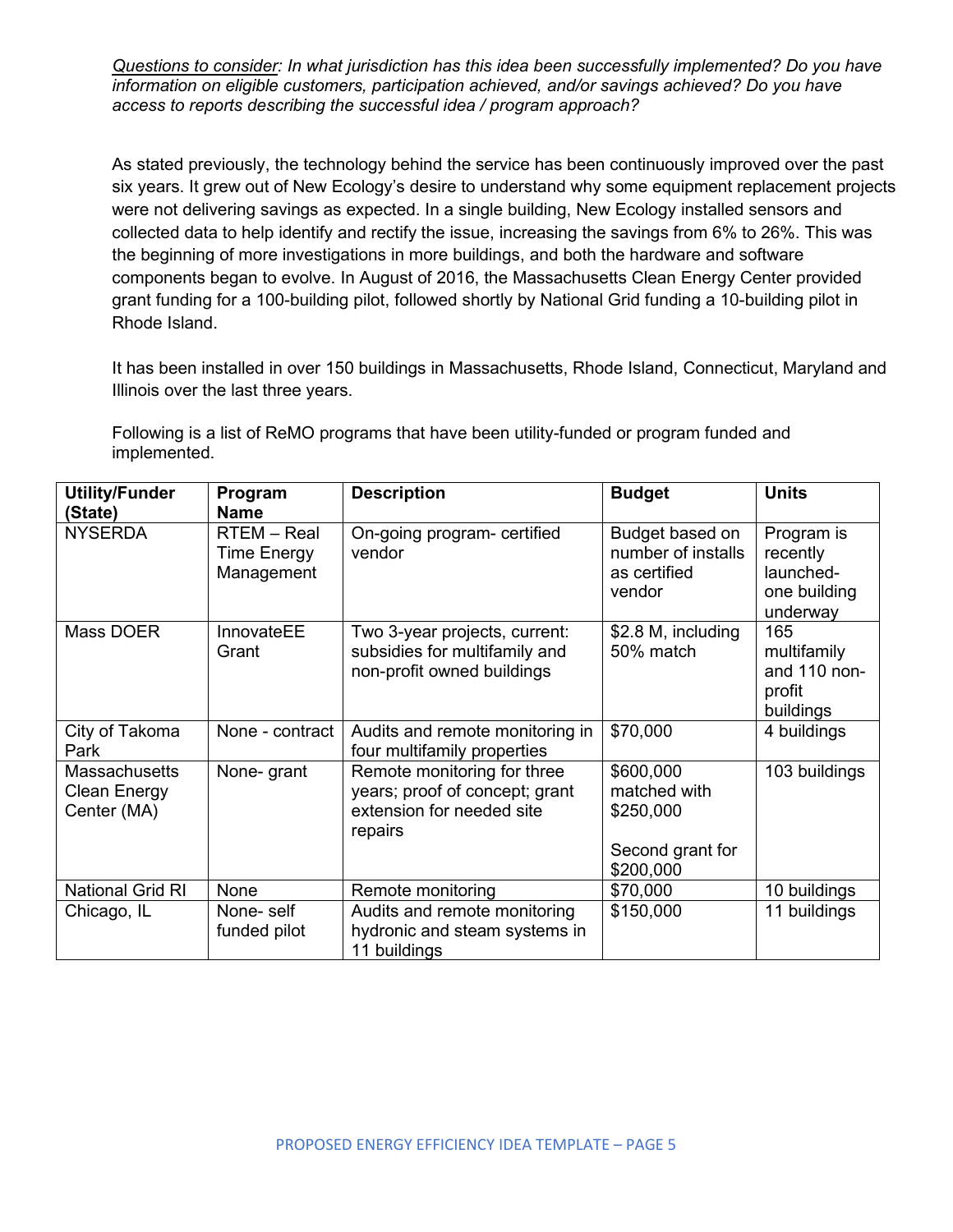4. **Idea Impact:** Provide additional information on the customer segment that will be targeted with the program idea, including how and why this idea will have a positive impact on customers participating in Illinois EE programs.

*Questions to consider: What level of impact will this idea have on current EE programs? How much additional market share do you estimate this change will impact?*

The City of Chicago's Climate Action Plan acknowledges that 75% of all greenhouse gases are generated in the world's urban areas, and therefore its role, as the 3rd most populous city in the United States, in reversing existing trends. Buildings are the primary target for reductions as they account for roughly 70% of emissions; energy efficiency in existing buildings is sited as the key strategy. The City has targeted a 20% reduction in energy use of residential buildings.

In the Chicago metropolitan area, there are approximately 15,172 multifamily buildings larger than 25 units. We project to install systems in 150, or 1%, of these buildings in one year. We project an annual savings of 307,466 therms of natural gas per year after the buildings are optimized. This equates to 1797 tons of avoided carbon emissions per year.

5. **Duration:** Is this idea intended to be offered for the duration of the 4-year EE Plan or as a pilot measure or program?

We propose that this idea is offered for all four years of the EE Plan.

6. **Estimated Budget:** Provide the total estimated budget for each program year (2022 – 2025).

The budget is based on an assumed average install and service of \$12,000 per building Incentive levels are based on the NYSERDA RTEM program which provides 30% rebate on the install cost and 30% for service for 3 years then 20% for service for following years, if applicable, up to 5 years. We are proposing a flat 30% rebate on the install and service for a four-year service period. Therefore, the average incentive rebate would be \$3,600 per building.

7. **Estimated Participation:** Provide participation totals for each program year (i.e. number of measures installed, number of customer participants, etc.)

We are proposing to install 150 systems during years 1 and 2 ramping up to 200 buildings per year in years 3 and 4.

|        | <b>Building</b> | Incentives per<br>Building (\$) | Overhead | <b>Total Budget</b> |  |
|--------|-----------------|---------------------------------|----------|---------------------|--|
| Year 1 | 150             | \$3,600                         | 0.2      | 648,000             |  |
| Year 2 | 150             | \$3,600                         | 0.2      | 648,000             |  |
| Year 3 | 200             | \$3,600                         | 0.2      | 864,000             |  |
| Year 4 | 200             | \$3,600                         | 0.2      | 864,000             |  |